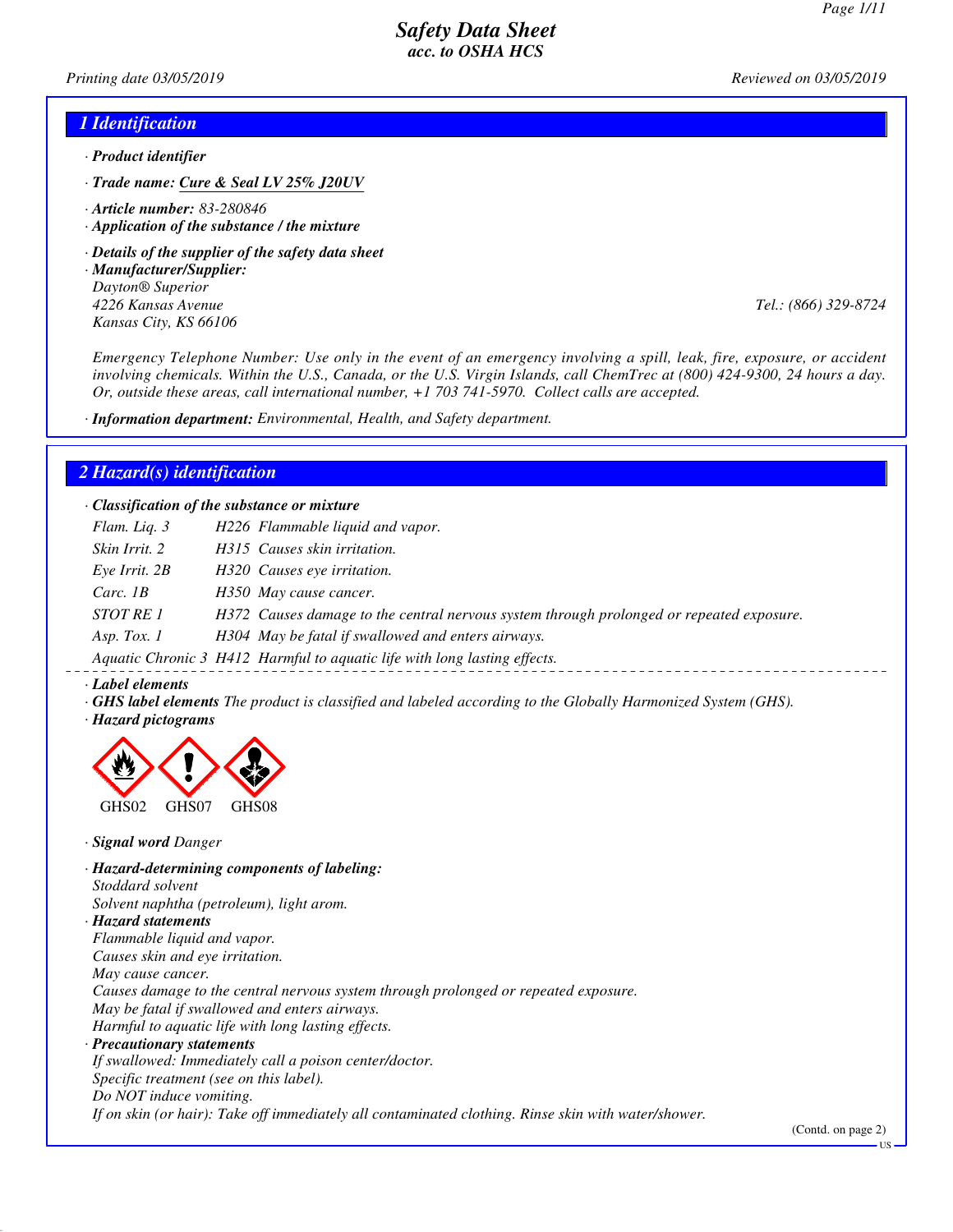*Printing date 03/05/2019 Reviewed on 03/05/2019*

#### *Trade name: Cure & Seal LV 25% J20UV*

| (Contd. of page 1)<br>If in eyes: Rinse cautiously with water for several minutes. Remove contact lenses, if present and easy to do. Continue rinsing.<br>Take off contaminated clothing and wash it before reuse.<br>Store locked up.<br>Dispose of contents/container in accordance with local/regional/national/international regulations.<br>· Classification system:<br>$\cdot$ NFPA ratings (scale 0 - 4) |
|-----------------------------------------------------------------------------------------------------------------------------------------------------------------------------------------------------------------------------------------------------------------------------------------------------------------------------------------------------------------------------------------------------------------|
| $Health = 1$<br>$Fire = 2$<br>$Reactivity = 0$                                                                                                                                                                                                                                                                                                                                                                  |
| $\cdot$ HMIS-ratings (scale 0 - 4)                                                                                                                                                                                                                                                                                                                                                                              |
| <b>HEALTH</b><br>$Health = *1$<br>$\boxed{2}$ Fire = 2<br><b>FIRE</b><br><b>PHYSICAL HAZARD</b> $\boxed{0}$ <i>Reactivity</i> = 0                                                                                                                                                                                                                                                                               |
| • Other hazards                                                                                                                                                                                                                                                                                                                                                                                                 |
| · Results of PBT and vPvB assessment                                                                                                                                                                                                                                                                                                                                                                            |
| $\cdot$ <b>PBT:</b> Not applicable.<br>$\cdot$ vPvB: Not applicable.                                                                                                                                                                                                                                                                                                                                            |
|                                                                                                                                                                                                                                                                                                                                                                                                                 |
| <b>3 Composition/information on ingredients</b>                                                                                                                                                                                                                                                                                                                                                                 |
| • Chemical characterization: Mixtures<br>· Description: Mixture of the substances listed below with nonhazardous additions.                                                                                                                                                                                                                                                                                     |

| $\cdot$ Dangerous components:                                                                            |                                                     |                  |
|----------------------------------------------------------------------------------------------------------|-----------------------------------------------------|------------------|
|                                                                                                          | 64742-95-6 Solvent naphtha (petroleum), light arom. | $210 - 35\%$     |
|                                                                                                          | $8052 - 41 - 3$ Stoddard solvent                    | $210 - 35\%$     |
|                                                                                                          | 95-63-6 $1,2,4$ -trimethylbenzene                   | $\geq 2.5 - 8\%$ |
| $\cdot$ <b>Additional information:</b> For the wording of the listed hazard phrases refer to section 16. |                                                     |                  |

# *4 First-aid measures*

## *· Description of first aid measures*

## *· General information:*

*Immediately remove any clothing soiled by the product.*

*In the event of persistent symptoms recieve medical treatment.*

*Symptoms of poisoning may even occur after several hours; therefore medical observation for at least 48 hours after the accident.*

# *· After inhalation:*

*Supply fresh air. If required, provide artificial respiration. Keep patient warm. Consult doctor if symptoms persist. In case of unconsciousness place patient stably in side position for transportation.*

*Immediately move exposed person to fresh air. If breathing difficulty persists or develops get prompt medical attention. · After skin contact:*

*Immediately wash with water and soap and rinse thoroughly.*

*If skin irritation continues, consult a doctor.*

- *· After eye contact: Rinse opened eye for several minutes under running water. Then consult a doctor.*
- *· After swallowing: Seek medical treatment.*

*· Information for doctor:*

*· Most important symptoms and effects, both acute and delayed No further relevant information available.*

(Contd. on page 3)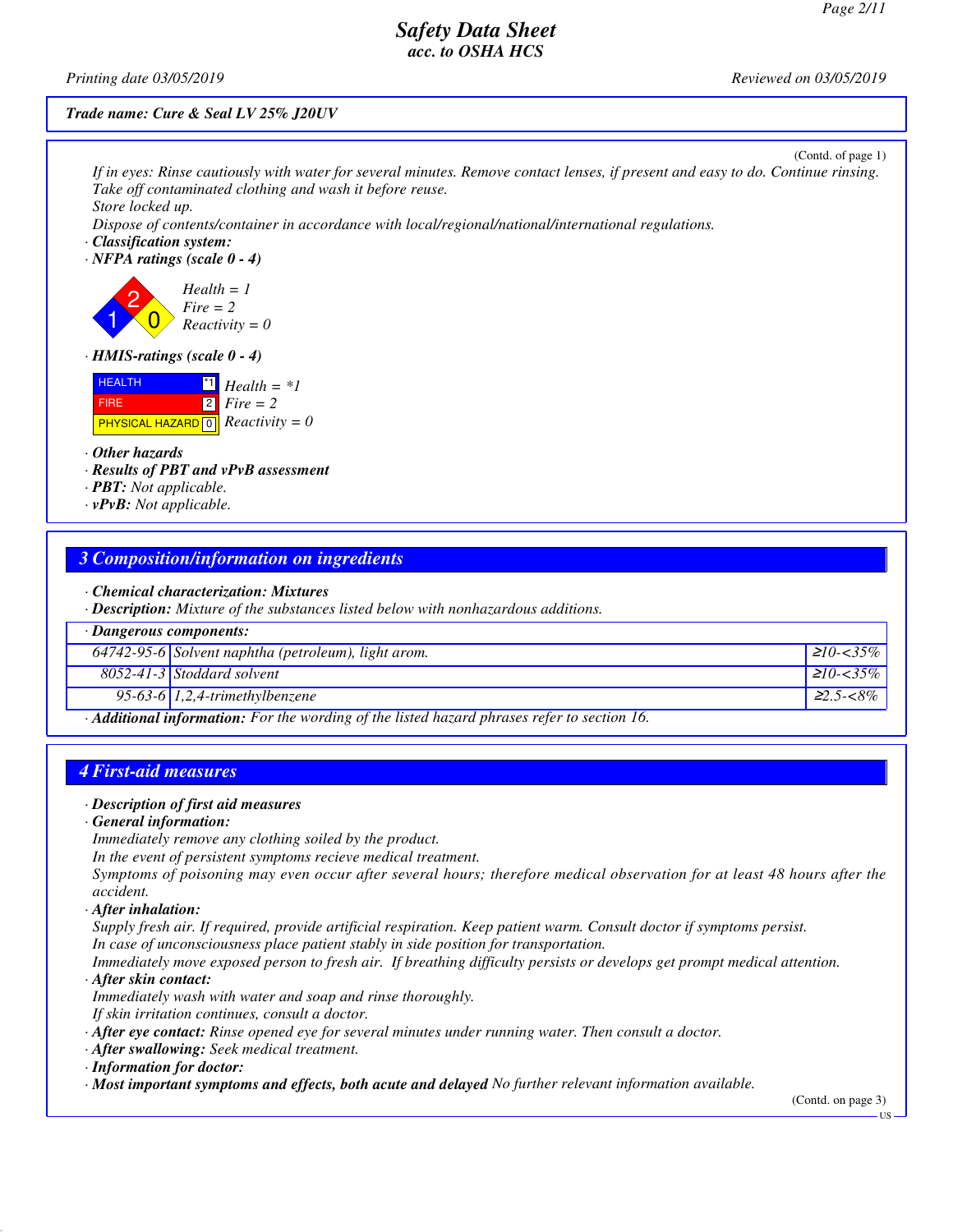*Printing date 03/05/2019 Reviewed on 03/05/2019*

*Trade name: Cure & Seal LV 25% J20UV*

(Contd. of page 2)

*· Indication of any immediate medical attention and special treatment needed No further relevant information available.*

### *5 Fire-fighting measures*

- *· Extinguishing media*
- *· Suitable extinguishing agents:*
- *CO2, sand, extinguishing powder. Do not use water.*
- *Foam*
- *· For safety reasons unsuitable extinguishing agents: Water*
- *· Special hazards arising from the substance or mixture Formation of toxic gases is possible during heating or in case of fire.*
- *· Advice for firefighters*
- *· Protective equipment:*

*Because fire may produce thermal decomposition products, wear a self-contained breathing apparatus (SCBA) with a full face piece operated in pressure-demand or positive-pressure mode. Mouth respiratory protective device.*

### *6 Accidental release measures*

- *· Personal precautions, protective equipment and emergency procedures Wear protective equipment. Keep unprotected persons away.*
- *· Environmental precautions:*

*Do not allow product to reach sewage system or any water course.*

*Inform respective authorities in case of seepage into water course or sewage system.*

*· Methods and material for containment and cleaning up:*

*Absorb with liquid-binding material (sand, diatomite, acid binders, universal binders, sawdust).*

*Dispose contaminated material as waste according to item 13.*

*Ensure adequate ventilation.*

*Do not flush with water or aqueous cleansing agents*

*· Reference to other sections See Section 7 for information on safe handling. See Section 8 for information on personal protection equipment. See Section 13 for disposal information.*

#### *· Protective Action Criteria for Chemicals*

| $\cdot$ PAC-1:     |                                   |                                  |
|--------------------|-----------------------------------|----------------------------------|
|                    | 8052-41-3 Stoddard solvent        | $\frac{300 \text{ mg/m}^3}{ }$   |
|                    | 95-63-6 $1,2,4$ -trimethylbenzene | $\sqrt{140}$ ppm                 |
| $1330-20-7$ xylene |                                   | 130 ppm                          |
| $\cdot$ PAC-2:     |                                   |                                  |
|                    | 8052-41-3 Stoddard solvent        | $\sqrt{1,800}$ mg/m <sup>3</sup> |
|                    | 95-63-6 $1,2,4$ -trimethylbenzene | 360 ppm                          |
| $1330-20-7$ xylene |                                   | $\sqrt{920*ppm}$                 |
| $\cdot$ PAC-3:     |                                   |                                  |
|                    | 8052-41-3 Stoddard solvent        | $29500**mg/m^3$                  |
|                    | 95-63-6 $1,2,4$ -trimethylbenzene | $480$ ppm                        |
| 1330-20-7 xylene   |                                   | $2500*ppm$                       |
|                    |                                   | - US                             |

(Contd. on page 4)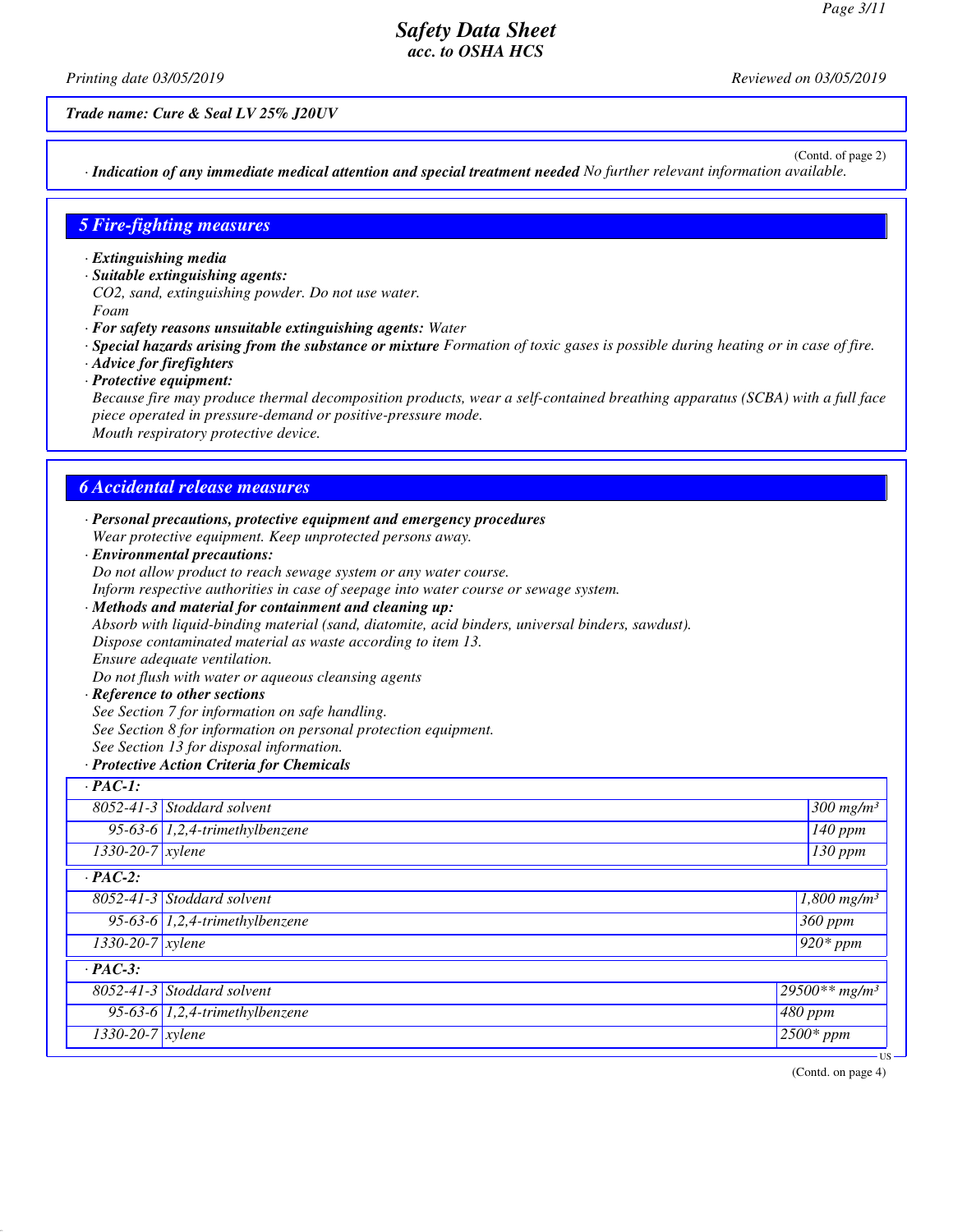(Contd. of page 3)

# *Safety Data Sheet acc. to OSHA HCS*

*Printing date 03/05/2019 Reviewed on 03/05/2019*

*Trade name: Cure & Seal LV 25% J20UV*

### *7 Handling and storage*

- *· Handling:*
- *· Precautions for safe handling*

*Wear appropriate personal protective clothing to prevent eye and skin contact. Avoid breathing vapors or mists of this product. Use with adequate ventilation. Do not take internally.*

*· Information about protection against explosions and fires: Keep ignition sources away - Do not smoke. Protect against electrostatic charges.*

*Keep respiratory protective device available.*

- *· Conditions for safe storage, including any incompatibilities*
- *· Storage: cool and dry*
- *· Requirements to be met by storerooms and receptacles: No special requirements.*
- *· Information about storage in one common storage facility: Store away from foodstuffs.*
- *· Further information about storage conditions: Keep receptacle tightly sealed.*
- *· Specific end use(s) No further relevant information available.*

### *8 Exposure controls/personal protection*

- *· Additional information about design of technical systems: No further data; see item 7.*
- *· Control parameters*
- *· Components with limit values that require monitoring at the workplace:*

*The following constituents are the only constituents of the product which have a PEL, TLV or other recommended exposure limit.*

*At this time, the remaining constituent has no known exposure limits.*

### *8052-41-3 Stoddard solvent*

*PEL Long-term value: 2900 mg/m³, 500 ppm*

- *REL Long-term value: 350 mg/m³ Ceiling limit value: 1800\* mg/m³ \*15-min*
- *TLV Long-term value: 525 mg/m³, 100 ppm*

#### *95-63-6 1,2,4-trimethylbenzene*

*REL Long-term value: 125 mg/m³, 25 ppm*

*TLV Long-term value: 123 mg/m³, 25 ppm*

*· Additional information: The lists that were valid during the creation were used as basis.*

#### *· Exposure controls*

*· Personal protective equipment:*

*· General protective and hygienic measures:*

*Keep away from foodstuffs, beverages and feed.*

*Immediately remove all soiled and contaminated clothing.*

*Wash hands before breaks and at the end of work.*

*Store protective clothing separately.*

*Avoid contact with the eyes and skin.*

*· Breathing equipment:*

*In case of brief exposure or low pollution use respiratory filter device. In case of intensive or longer exposure use respiratory protective device that is independent of circulating air.*

(Contd. on page 5)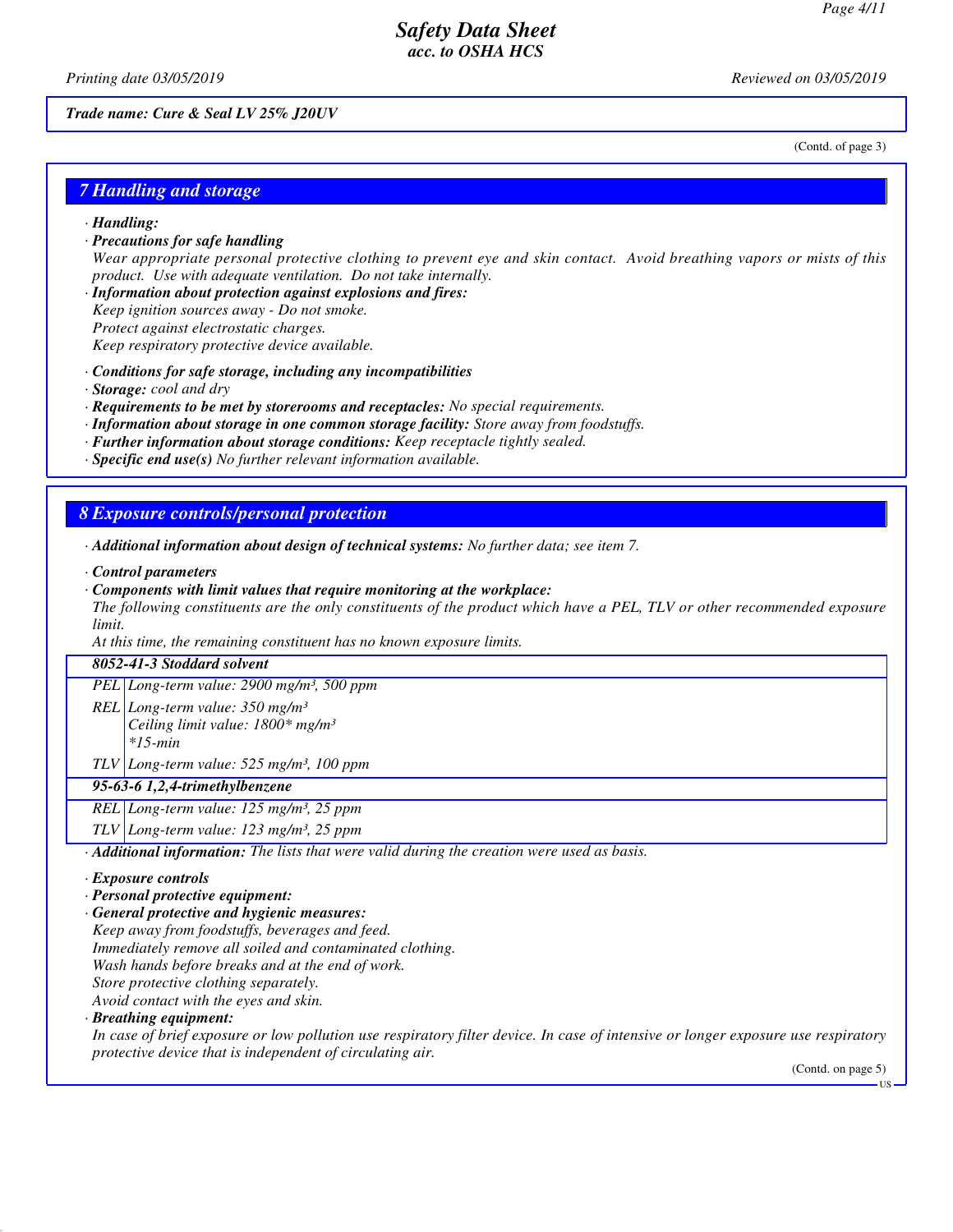(Contd. of page 4)

# *Safety Data Sheet acc. to OSHA HCS*

*Printing date 03/05/2019 Reviewed on 03/05/2019*

*Trade name: Cure & Seal LV 25% J20UV*

*· Protection of hands:*



*Protective gloves*

*The glove material has to be impermeable and resistant to the product/ the substance/ the preparation.*

#### *· Material of gloves*

*The selection of the suitable gloves does not only depend on the material, but also on further marks of quality and varies from manufacturer to manufacturer. As the product is a preparation of several substances, the resistance of the glove material can not be calculated in advance and has therefore to be checked prior to the application.*

- *· Penetration time of glove material*
- *The exact break trough time has to be found out by the manufacturer of the protective gloves and has to be observed.*
- *· Eye protection: Wear appropriate eye protection to prevent eye contact.*

## *9 Physical and chemical properties*

| · Information on basic physical and chemical properties<br><b>General Information</b> |                                                                                               |
|---------------------------------------------------------------------------------------|-----------------------------------------------------------------------------------------------|
| $\cdot$ Appearance:                                                                   |                                                                                               |
| Form:                                                                                 | Liquid                                                                                        |
| Color:                                                                                | According to product specification                                                            |
| $\cdot$ Odor:                                                                         | Characteristic                                                                                |
| · Odor threshold:                                                                     | Not determined.                                                                               |
|                                                                                       |                                                                                               |
| $\cdot$ pH-value:                                                                     | Not determined.                                                                               |
| Change in condition                                                                   |                                                                                               |
| <b>Melting point/Melting range:</b>                                                   | Undetermined.                                                                                 |
| <b>Boiling point/Boiling range:</b>                                                   | 138 °C (280.4 °F)                                                                             |
| · Flash point:                                                                        | 41 °C (105.8 °F)                                                                              |
| · Flammability (solid, gaseous):                                                      | Not applicable.                                                                               |
| · Ignition temperature:                                                               | 230 °C (446 °F)                                                                               |
| $\cdot$ Decomposition temperature:                                                    | Not determined.                                                                               |
| · Auto igniting:                                                                      | Product is not selfigniting.                                                                  |
| · Danger of explosion:                                                                | Product is not explosive. However, formation of explosive air/vapor mixtures are<br>possible. |
| · Explosion limits:                                                                   |                                                                                               |
| Lower:                                                                                | $0.7$ Vol $%$                                                                                 |
| <b>Upper:</b>                                                                         | 7.5 Vol %                                                                                     |
| $\cdot$ Vapor pressure at 20 °C (68 °F):                                              | $5$ hPa (3.8 mm Hg)                                                                           |
| $\cdot$ Density at 20 $\degree$ C (68 $\degree$ F):                                   | $0.88799$ g/cm <sup>3</sup> (7.41028 lbs/gal)                                                 |
| · Relative density                                                                    | Not determined.                                                                               |
| · Vapor density                                                                       | Not determined.                                                                               |
| $\cdot$ Evaporation rate                                                              | Not determined.                                                                               |
| · Solubility in / Miscibility with                                                    |                                                                                               |
| Water:                                                                                | Not miscible or difficult to mix.                                                             |
| · Partition coefficient (n-octanol/water): Not determined.                            |                                                                                               |
|                                                                                       | (Contd. on page 6)                                                                            |

US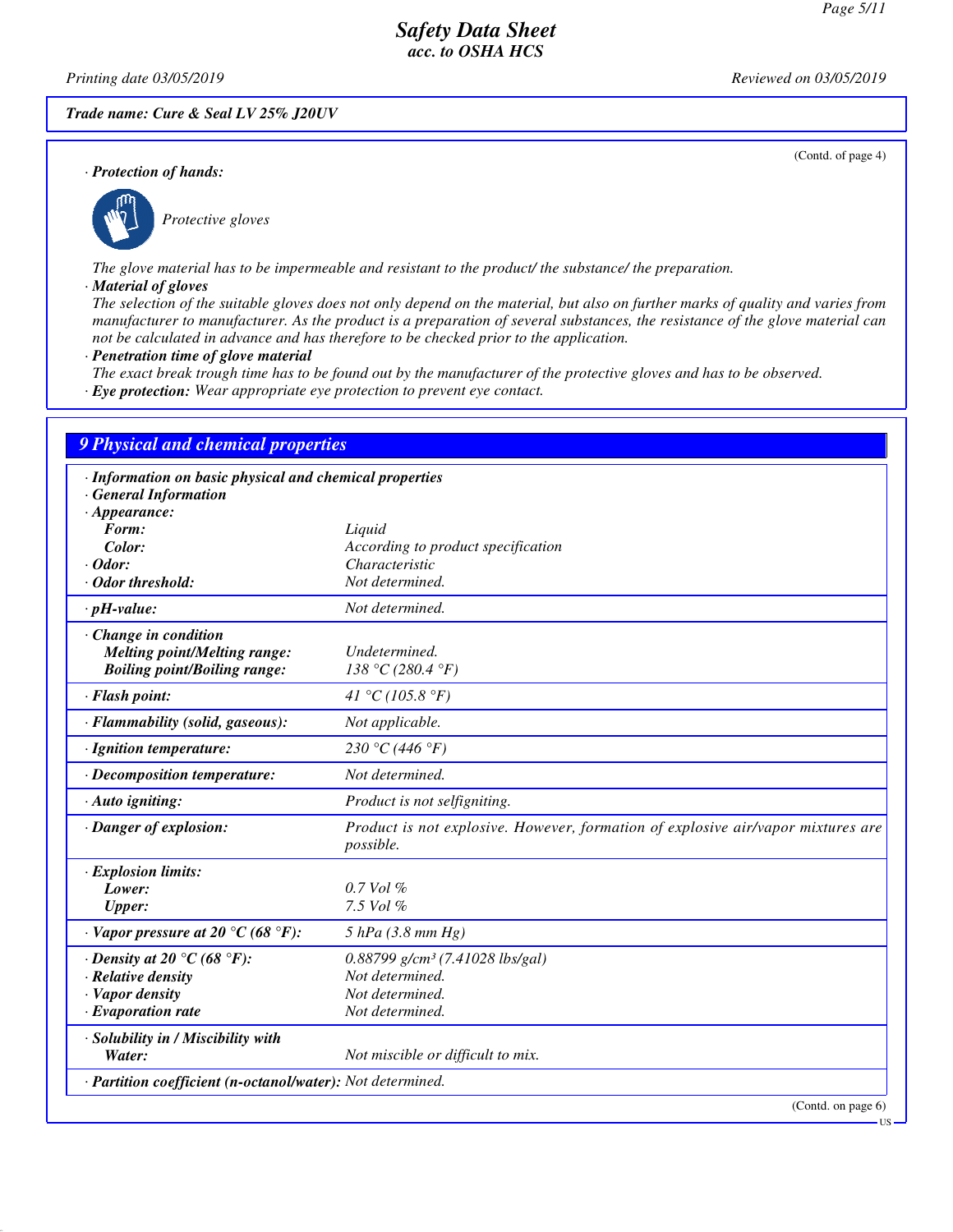*Printing date 03/05/2019 Reviewed on 03/05/2019*

### *Trade name: Cure & Seal LV 25% J20UV*

|                               | (Cond. of page 5)                          |
|-------------------------------|--------------------------------------------|
| $\cdot$ Viscosity:            |                                            |
| Dynamic:                      | Not determined.                            |
| Kinematic:                    | Not determined.                            |
| · Solvent content:            |                                            |
| Organic solvents:             | $42.6\%$                                   |
| Solids content:               | $24.9\%$                                   |
| $\cdot$ Other information     | No further relevant information available. |
| · Volatile Organic Compounds: | Not determined                             |

## *10 Stability and reactivity*

*· Reactivity No decomposition if stored and applied as directed.*

- *· Chemical stability No decomposition if stored and applied as directed*
- *· Thermal decomposition / conditions to be avoided: No decomposition if used according to specifications.*
- *· Possibility of hazardous reactions No dangerous reactions known.*
- *· Conditions to avoid Keep away from heat and sources of ignition.*
- *· Incompatible materials: No further relevant information available.*
- *· Hazardous decomposition products: No dangerous decomposition products known.*

## *11 Toxicological information*

# *· Information on toxicological effects*

*· Acute toxicity:*

*64742-95-6 Solvent naphtha (petroleum), light arom.*

| Oral   | LD50 | $\approx$ 56,800 mg/kg $(\overline{rat})$ |
|--------|------|-------------------------------------------|
| Dermal | LD50 | $\vert$ >3,400 mg/kg (rab)                |

*Inhalative LC50/4 h >10.2 mg/l (rat)*

## *95-63-6 1,2,4-trimethylbenzene*

*Oral LD50 5,000 mg/kg (rat)*

#### *· Primary irritant effect:*

- *· on the skin: May cause skin irritation.*
- *· on the eye:*
- *Strong irritant with the danger of severe eye injury. Irritating effect.*
- *· Sensitization: No sensitizing effects known.*
- *· Additional toxicological information:*

*The product shows the following dangers according to internally approved calculation methods for preparations: Harmful*

*Irritant*

*Carcinogenic.*

#### *· Carcinogenic categories*

*· IARC (International Agency for Research on Cancer)*

### *1330-20-7 xylene 3*

(Contd. on page 7)

US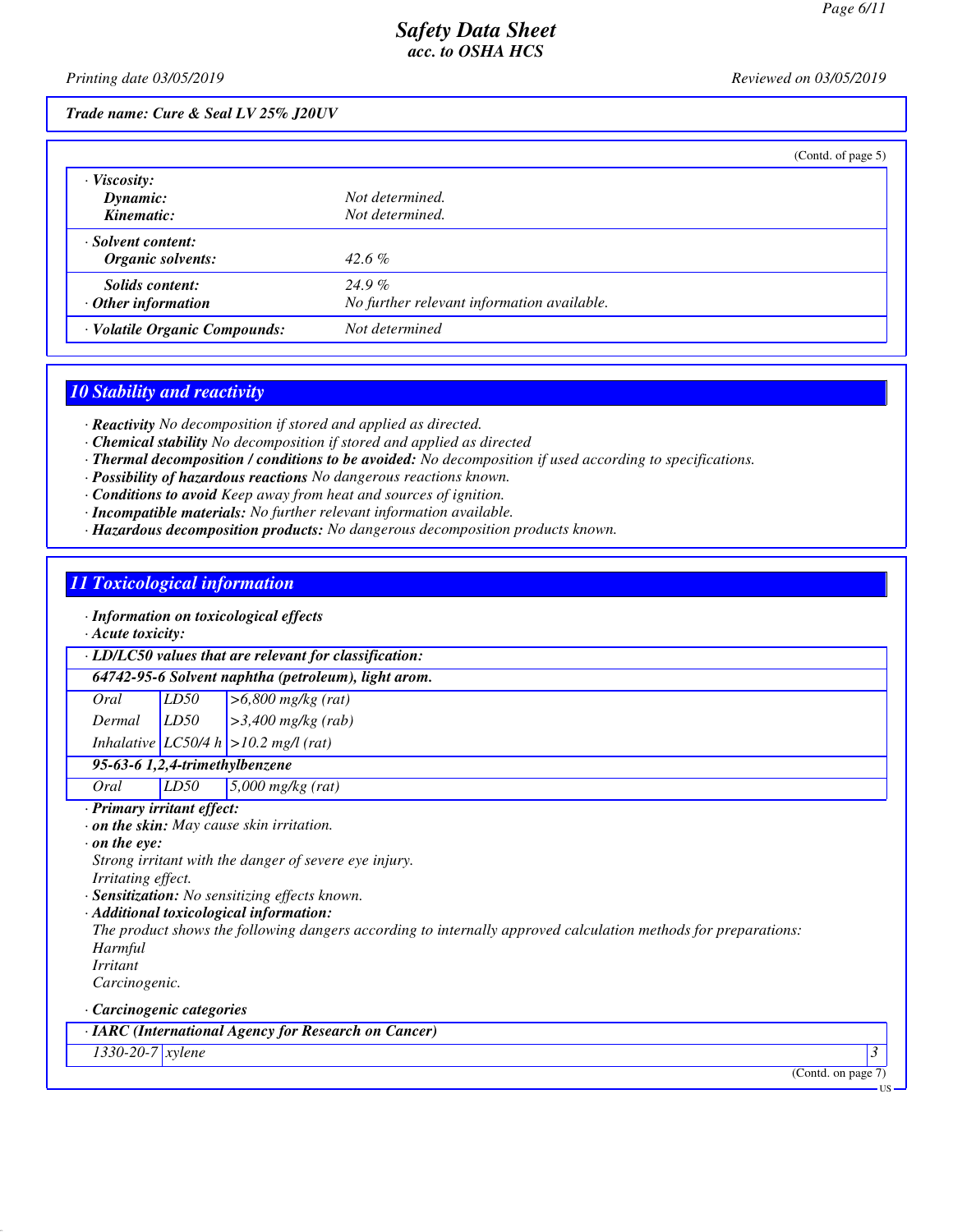*Printing date 03/05/2019 Reviewed on 03/05/2019*

*Trade name: Cure & Seal LV 25% J20UV*

(Contd. of page 6)

*· NTP (National Toxicology Program)*

*None of the ingredients is listed.*

## *· OSHA-Ca (Occupational Safety & Health Administration)*

*None of the ingredients is listed.*

# *12 Ecological information*

### *· Toxicity*

- *· Aquatic toxicity: No further relevant information available.*
- *· Persistence and degradability No further relevant information available.*
- *· Behavior in environmental systems:*
- *· Bioaccumulative potential No further relevant information available.*
- *· Mobility in soil No further relevant information available.*
- *· Ecotoxical effects:*
- *· Remark: Harmful to fish*
- *· Additional ecological information:*
- *· General notes:*

*Water hazard class 3 (Self-assessment): extremely hazardous for water*

*Do not allow product to reach ground water, water course or sewage system, even in small quantities.*

*Water hazard class 1 (Self-assessment): slightly hazardous for water*

- *Harmful to aquatic organisms · Results of PBT and vPvB assessment*
- *· PBT: Not applicable.*
- *· vPvB: Not applicable.*
- *· Other adverse effects No further relevant information available.*

# *13 Disposal considerations*

*· Waste treatment methods*

*· Recommendation:*

*Must not be disposed of as normal garbage. Do not allow product to reach sewage system.*

*It is the generator's responsibility to determine if the waste meets applicable definitions of hazardous waste. State and local regulations may differ from federal disposal regulations. Dispose of waste material according to local, state, federal, and provincial environmental regulations.*

*· Uncleaned packagings:*

*· Recommendation: Disposal must be made according to Federal, State, and Local regulations.*

| · UN-Number                     |                                    |  |
|---------------------------------|------------------------------------|--|
| · DOT, ADR, IMDG, IATA          | <i>UN1268</i>                      |  |
| $\cdot$ UN proper shipping name |                                    |  |
| $\cdot$ <i>DOT</i>              | Petroleum distillates, n.o.s.      |  |
| $\cdot$ ADR                     | 1268 Petroleum distillates, n.o.s. |  |
| · IMDG, IATA                    | PETROLEUM DISTILLATES, N.O.S.      |  |

US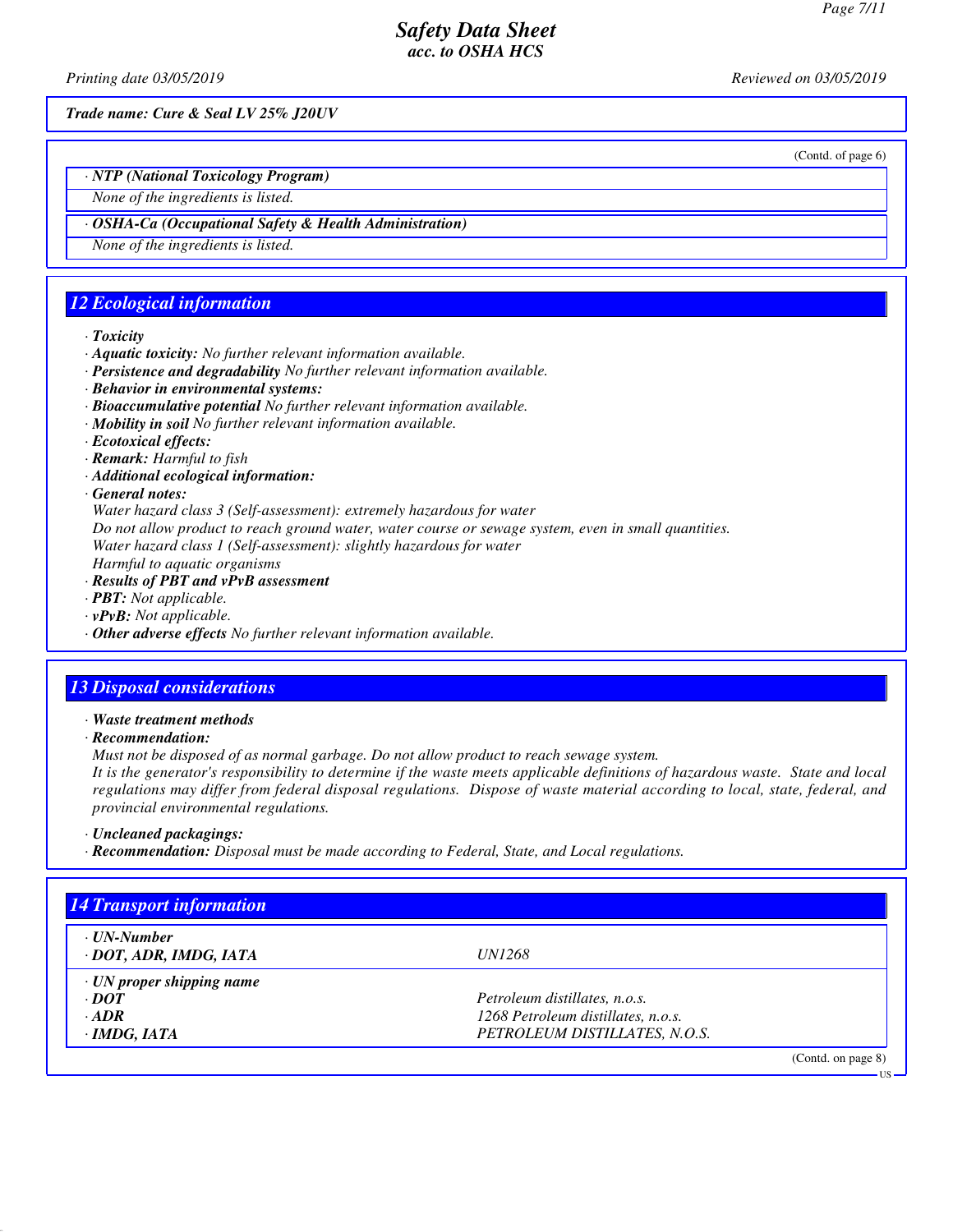*Printing date 03/05/2019 Reviewed on 03/05/2019* 

*Trade name: Cure & Seal LV 25% J20UV*

(Contd. of page 7)

| · Transport hazard class(es)                                                        |                                                                                                                        |
|-------------------------------------------------------------------------------------|------------------------------------------------------------------------------------------------------------------------|
| $\cdot$ DOT                                                                         |                                                                                                                        |
|                                                                                     |                                                                                                                        |
| $\cdot$ Class                                                                       | 3 Flammable liquids                                                                                                    |
| $\cdot$ <i>Label</i>                                                                | 3                                                                                                                      |
| · ADR, IMDG, IATA                                                                   |                                                                                                                        |
| · Class                                                                             | 3 Flammable liquids                                                                                                    |
| $\cdot$ Label                                                                       | 3                                                                                                                      |
| · Packing group<br>· DOT, ADR, IMDG, IATA                                           | Ш                                                                                                                      |
| · Environmental hazards:<br>· Marine pollutant:                                     | N <sub>O</sub>                                                                                                         |
| · Special precautions for user<br>· Danger code (Kemler):<br>· EMS Number:          | Warning: Flammable liquids<br>30<br>$F-E,S-E$                                                                          |
| · Transport in bulk according to Annex II of MARPOL73/78<br>and the IBC Code        | Not applicable.                                                                                                        |
| · Transport/Additional information:                                                 |                                                                                                                        |
| $\cdot$ ADR<br>$\cdot$ Excepted quantities (EQ)                                     | Code: E1<br>Maximum net quantity per inner packaging: 30 ml<br>Maximum net quantity per outer packaging: 1000 ml       |
| · U.S. Domestic Ground Shipments:                                                   | Combustible liquids, n.o.s. (Petroleum Distillates), NA1993, PG<br>Ш                                                   |
| · U.S. Domestic Ground Non-Bulk (119 gal or less per<br>container) Shipments:       | DOT: Not regulated (Reclassified as per 49CFR 173.150).                                                                |
| · Emergency Response Guide (ERG) Number:                                            | Not determine                                                                                                          |
| $\cdot$ IMDG<br>$\cdot$ Limited quantities (LQ)<br>$\cdot$ Excepted quantities (EQ) | 5L<br>Code: El<br>Maximum net quantity per inner packaging: 30 ml<br>Maximum net quantity per outer packaging: 1000 ml |
| · UN "Model Regulation":                                                            | UN 1268 PETROLEUM DISTILLATES, N.O.S., 3, III                                                                          |
|                                                                                     | $US -$                                                                                                                 |

(Contd. on page 9)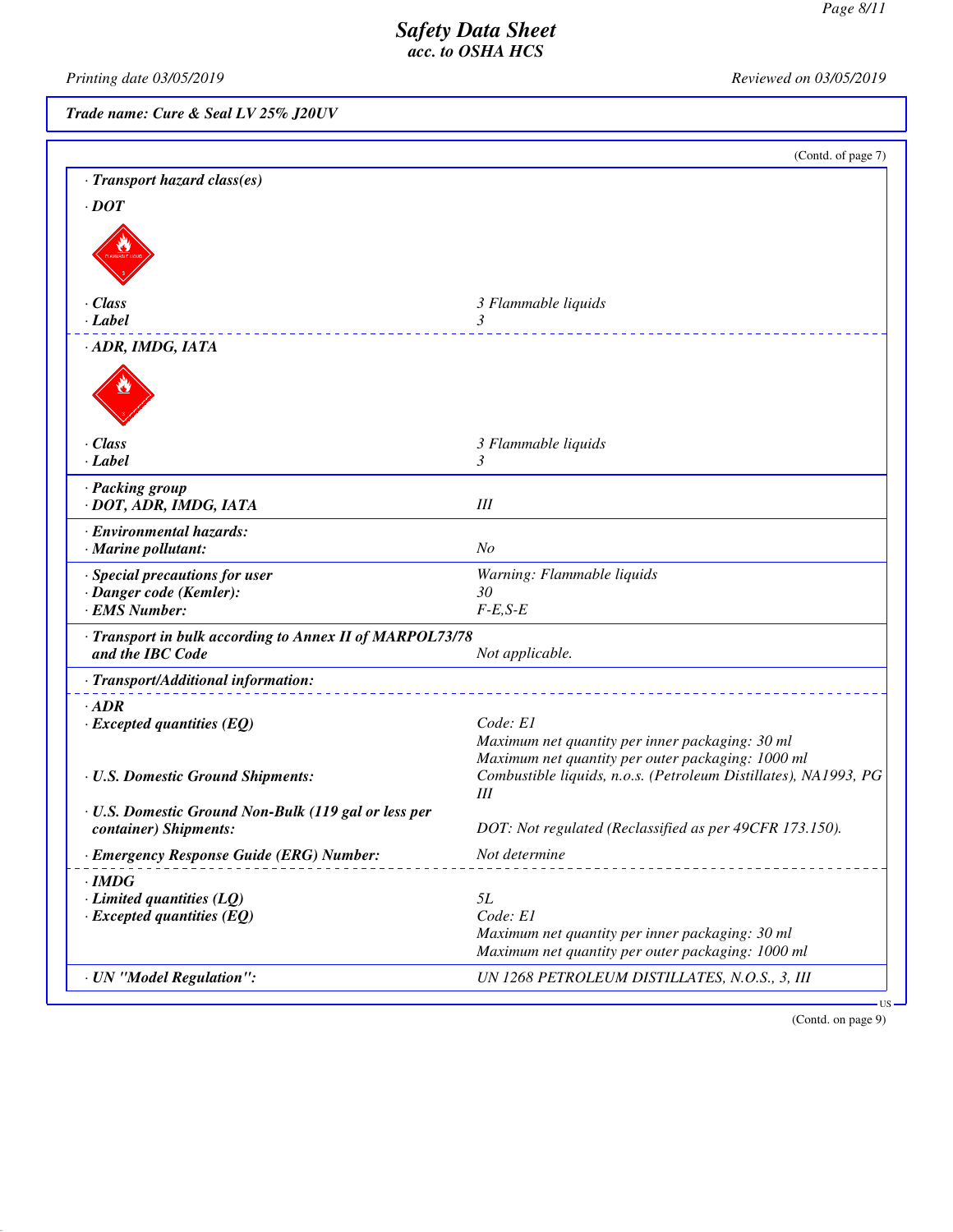*Printing date 03/05/2019 Reviewed on 03/05/2019*

*Trade name: Cure & Seal LV 25% J20UV*

(Contd. of page 8)

| <b>15 Regulatory information</b> |                                                                                                                                                                                                                                                                                                             |                |
|----------------------------------|-------------------------------------------------------------------------------------------------------------------------------------------------------------------------------------------------------------------------------------------------------------------------------------------------------------|----------------|
| · Sara                           | $\cdot$ Safety, health and environmental regulations/legislation specific for the substance or mixture                                                                                                                                                                                                      |                |
|                                  | · Section 355 (extremely hazardous substances):                                                                                                                                                                                                                                                             |                |
|                                  | None of the ingredient is listed.                                                                                                                                                                                                                                                                           |                |
|                                  | · Section 313 (Specific toxic chemical listings):<br>This product may contain 1 or more toxic chemicals subject to the reporting requirements of Section 313 of Title III of the<br>Superfund Amendments and Reauthorization Act (SARA) of 1986 and 40 CFR part 372. If so, the chemicals are listed below. |                |
|                                  | 95-63-6 $1,2,4$ -trimethylbenzene                                                                                                                                                                                                                                                                           | $22.5 - 8\%$   |
| 1330-20-7 xylene                 |                                                                                                                                                                                                                                                                                                             | $20.1 - 0.8\%$ |
|                                  | · TSCA (Toxic Substances Control Act):                                                                                                                                                                                                                                                                      |                |
|                                  | 64742-95-6 Solvent naphtha (petroleum), light arom.                                                                                                                                                                                                                                                         |                |
|                                  | 8052-41-3 Stoddard solvent                                                                                                                                                                                                                                                                                  |                |
|                                  | 95-63-6 $1,2,4$ -trimethylbenzene                                                                                                                                                                                                                                                                           |                |
|                                  | 6422-86-2 1,4-benzenedicarboxylic acid, bis(2-ethylhexyl) ester                                                                                                                                                                                                                                             |                |
| $1330 - 20 - 7$ xylene           |                                                                                                                                                                                                                                                                                                             |                |
|                                  | 41556-26-7 Decanedioic acid, bis(1,2,2,6,6-pentamethyl-4-piperidinyl) ester                                                                                                                                                                                                                                 |                |
|                                  | $104810-48-2$ poly(oxy-1,2-ethanediyl), $\alpha$ -[3-[3-(2H-benzotriazol-2-yl)-5-(1,1-dimethylethyl)-4-hydroxyphenyl]-1-<br>$oxopropyl$ ]- $\omega$ -hydroxy-                                                                                                                                               |                |
|                                  | $104810-47-1$ poly(oxy-1,2-ethanediyl), $\alpha$ -[3-[3-(2H-benzotriazol-2-yl)-5-(1,1-dimethylethyl)-4-hydroxyphenyl]-1-<br>oxopropyl]-@-[3-[3-(2H- benzotriazol-2-yl)-5-(1,1-dimethylethyl)-4-hydroxyphenyl]-1-oxopropoxy]-                                                                                |                |
|                                  | 82919-37-7 Decanedioic acid, methyl 1,2,2,6,6-pentamethyl-4-piperidinyl ester                                                                                                                                                                                                                               |                |
| · Proposition 65                 |                                                                                                                                                                                                                                                                                                             |                |
|                                  | Chemicals known to the State of California (Prop. 65) to cause cancer:                                                                                                                                                                                                                                      |                |
|                                  | 64742-95-6 Solvent naphtha (petroleum), light arom.                                                                                                                                                                                                                                                         |                |
|                                  | · Chemicals known to cause reproductive toxicity for females:                                                                                                                                                                                                                                               |                |
|                                  | None of the ingredients is listed.                                                                                                                                                                                                                                                                          |                |
|                                  | · Chemicals known to cause reproductive toxicity for males:                                                                                                                                                                                                                                                 |                |
|                                  | None of the ingredients is listed.                                                                                                                                                                                                                                                                          |                |
|                                  | Chemicals known to cause developmental toxicity:                                                                                                                                                                                                                                                            |                |
|                                  | None of the ingredients is listed.                                                                                                                                                                                                                                                                          |                |
| · Cancerogenity categories       |                                                                                                                                                                                                                                                                                                             |                |
|                                  | · EPA (Environmental Protection Agency)                                                                                                                                                                                                                                                                     |                |
|                                  | 95-63-6 $1,2,4$ -trimethylbenzene                                                                                                                                                                                                                                                                           | $I\!I$         |
| 1330-20-7 xylene                 |                                                                                                                                                                                                                                                                                                             | Ι              |
|                                  | · TLV (Threshold Limit Value established by ACGIH)                                                                                                                                                                                                                                                          |                |
| $1330-20-7$ xylene               |                                                                                                                                                                                                                                                                                                             | A4             |
|                                  | · MAK (German Maximum Workplace Concentration)                                                                                                                                                                                                                                                              |                |
|                                  | None of the ingredients is listed.                                                                                                                                                                                                                                                                          |                |
|                                  | · NIOSH-Ca (National Institute for Occupational Safety and Health)                                                                                                                                                                                                                                          |                |
|                                  | None of the ingredients is listed.                                                                                                                                                                                                                                                                          |                |
|                                  | <b>GHS label elements</b> The product is classified and labeled according to the Globally Harmonized System (GHS).                                                                                                                                                                                          |                |

(Contd. on page 10)  $-US -$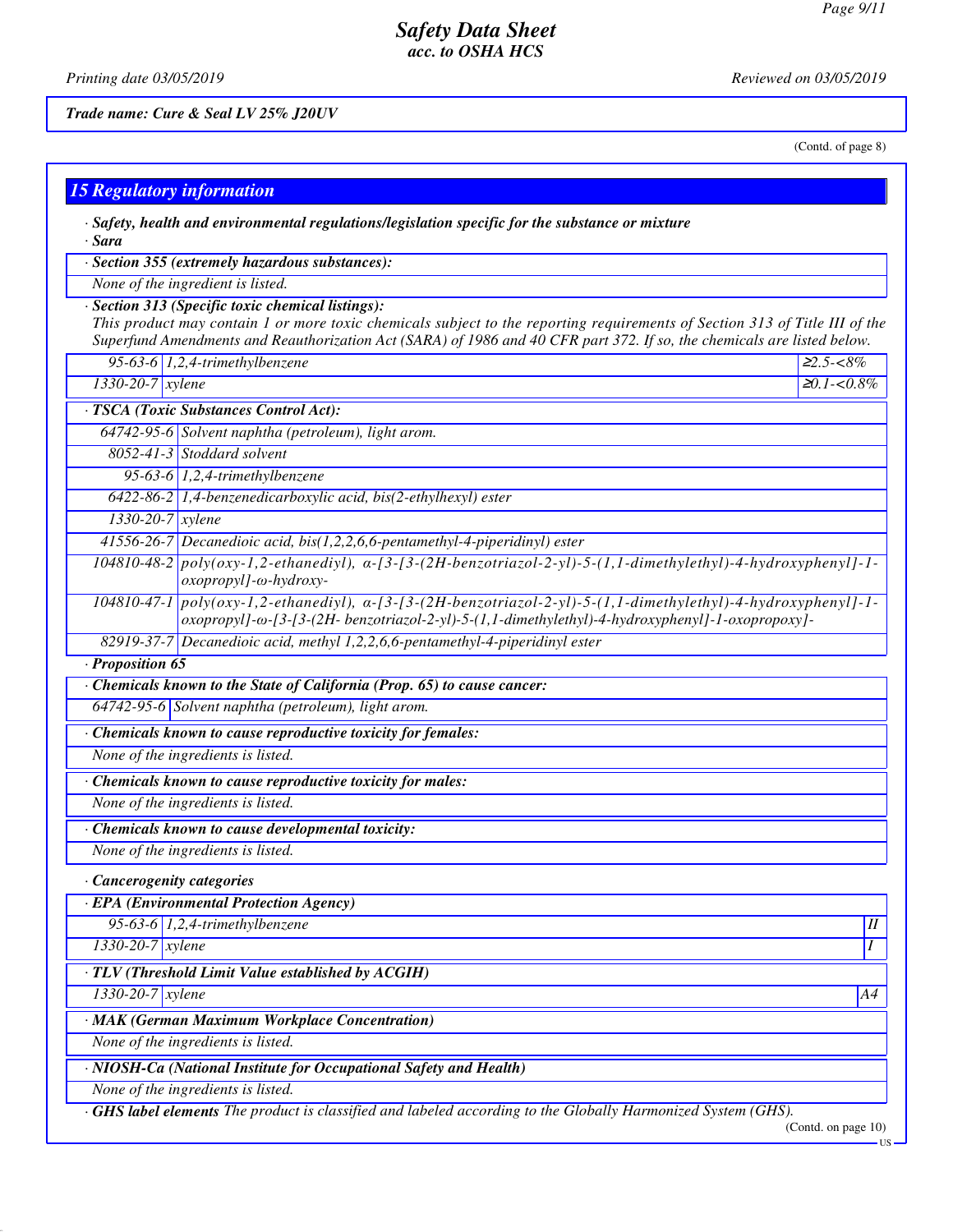*Printing date 03/05/2019 Reviewed on 03/05/2019*

*Trade name: Cure & Seal LV 25% J20UV*

(Contd. of page 9)





*· Signal word Danger*

*· Hazard-determining components of labeling: Stoddard solvent Solvent naphtha (petroleum), light arom. · Hazard statements Flammable liquid and vapor. Causes skin and eye irritation. May cause cancer. Causes damage to the central nervous system through prolonged or repeated exposure. May be fatal if swallowed and enters airways. Harmful to aquatic life with long lasting effects. · Precautionary statements If swallowed: Immediately call a poison center/doctor. Specific treatment (see on this label). Do NOT induce vomiting.*

*If on skin (or hair): Take off immediately all contaminated clothing. Rinse skin with water/shower. If in eyes: Rinse cautiously with water for several minutes. Remove contact lenses, if present and easy to do. Continue rinsing. Take off contaminated clothing and wash it before reuse. Store locked up.*

*Dispose of contents/container in accordance with local/regional/national/international regulations.*

*· National regulations:*

*· Information about limitation of use:*

*Workers are not allowed to be exposed to the hazardous carcinogenic materials contained in this preparation. Exceptions can be made by the authorities in certain cases.*

*· Water hazard class: Water hazard class 3 (Self-assessment): extremely hazardous for water.*

*· Chemical safety assessment: A Chemical Safety Assessment has not been carried out.*

# *16 Other information*

*The provided information is based on our present knowledge. However, this shall not constitute a guarantee for any specific product features and shall not establish a legally valid contractual relationship. This information is based on our present knowledge. However, this shall not constitute a guarantee for any specific product features and shall not establish a legally valid contractual relationship.*

*· Department issuing SDS: Environmental, Health & Safety Department*

- *· Contact: Environmental, Health & Safety Manager*
- *· Date of preparation / last revision 03/05/2019 / 30*

*· Abbreviations and acronyms: ADR: Accord européen sur le transport des marchandises dangereuses par Route (European Agreement concerning the International Carriage of Dangerous Goods by Road) IMDG: International Maritime Code for Dangerous Goods DOT: US Department of Transportation IATA: International Air Transport Association ACGIH: American Conference of Governmental Industrial Hygienists EINECS: European Inventory of Existing Commercial Chemical Substances ELINCS: European List of Notified Chemical Substances CAS: Chemical Abstracts Service (division of the American Chemical Society)*